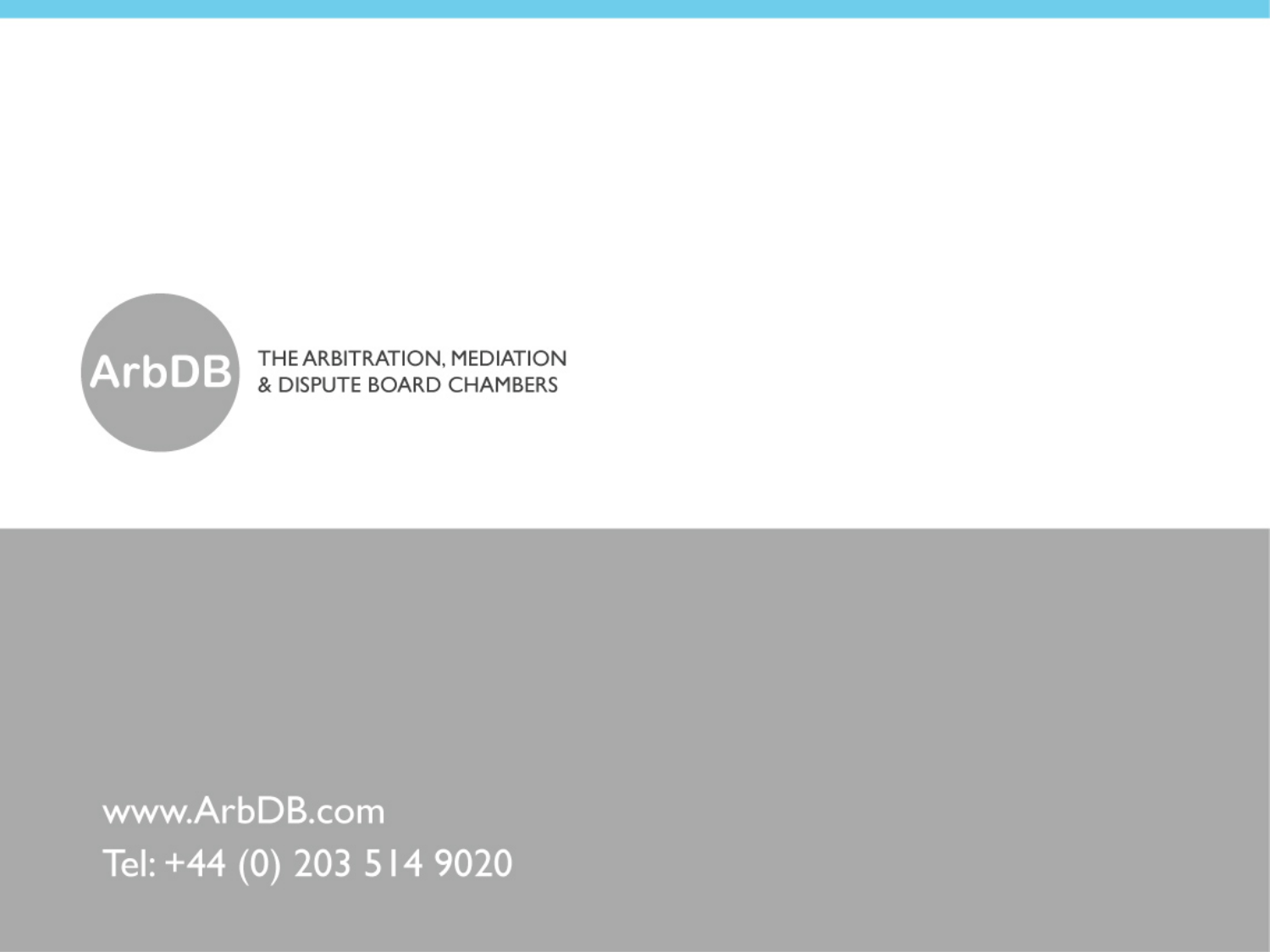## ENERGY CHARTER TREATY MEDIATION GUIDELINES

Wolf von Kumberg

THE ARBITRATION, MEDIATION  $\mathsf{ArbDE}$ & DISPUTE BOARD CHAMBERS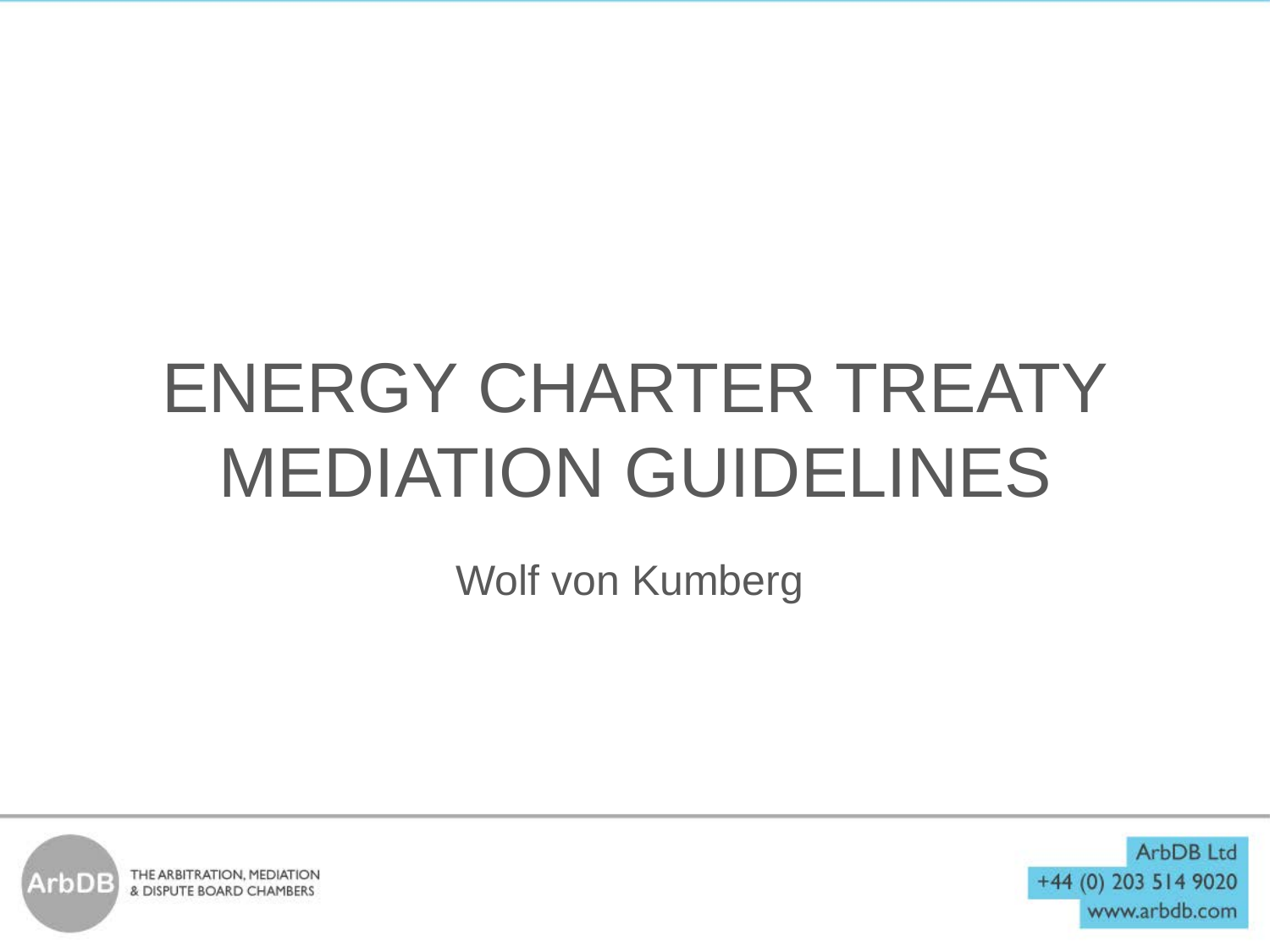## **The Energy Charter Secretariat**

The role of the Energy Charter Secretariat is to provide the Energy Charter Conference with assistance in the performance of its duties and to carry out the functions allocated to it under the Energy Charter Treaty.

• As part of this function the Secretariat has over the past two years been exploring the introduction of mediation guidelines as part of the conciliation process outlined under the Treaty.



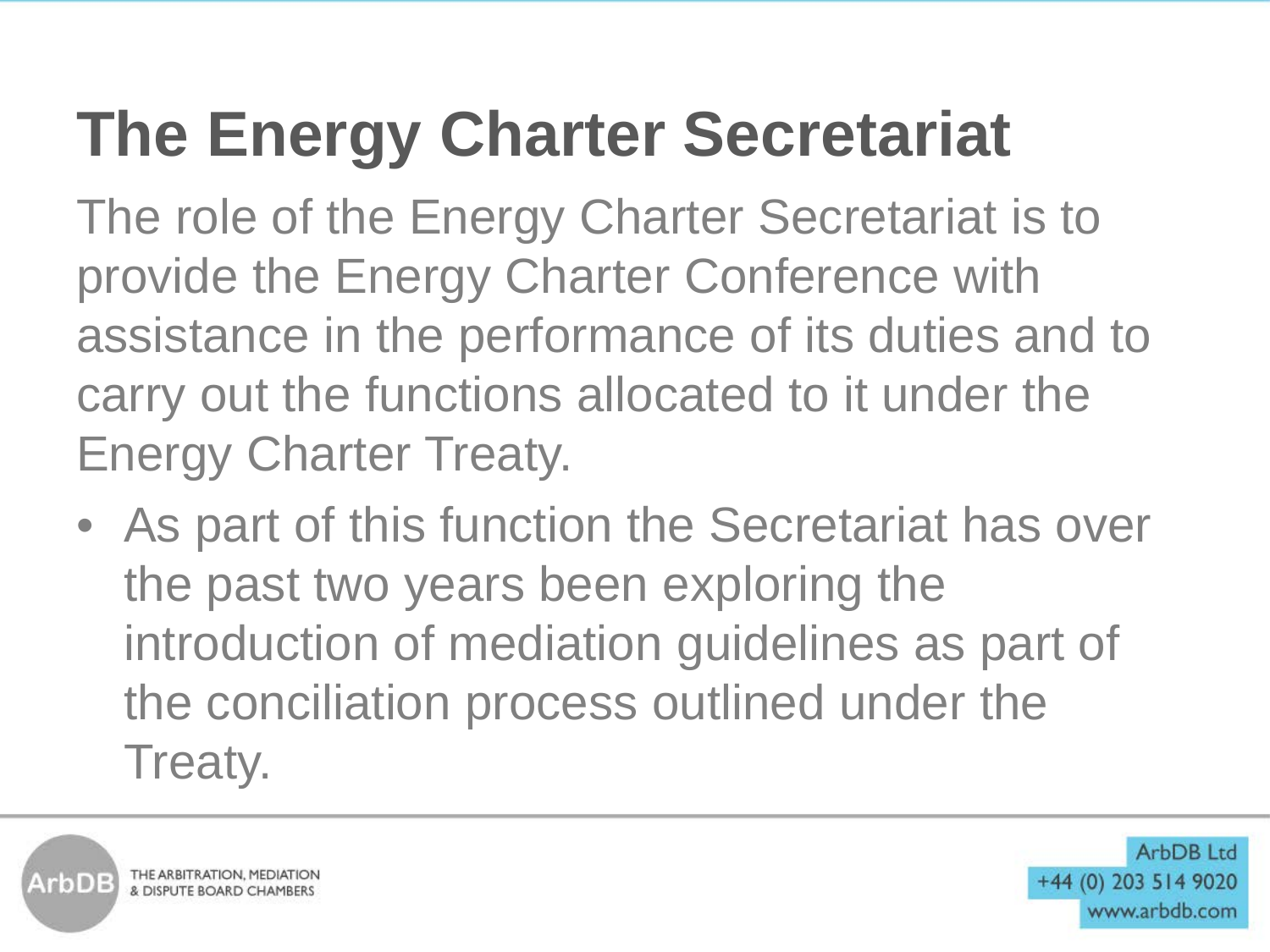# The Energy Charter Treaty

- Under Article 26.1 of the ECT, investors and Contracting Parties are free to choose any mediation or conciliation rules, such as those of:
- IBA International Bar Association
- ICC International Chamber of Commerce
- ICSID International Centre for Settlement of Investment Disputes
- PCA Permanent Court of Arbitration
- SCC Stockholm Chamber of Commerce
- UNCITRAL United Nations Commission on International Trade Law
- Article 26.3 of the ECT, sets out that it is for the investor to choose the applicable set of rules and administering institution, since the Contracting Parties have already given their unconditional consent pursuant to the Treaty.
- If an investor chooses under the Treaty to proceed by way of conciliation, the State is obligated to do so pursuant to the rules chosen by the investor.

THE ARBITRATION, MEDIATION  $\textbf{ArbDE}$ & DISPUTE BOARD CHAMBER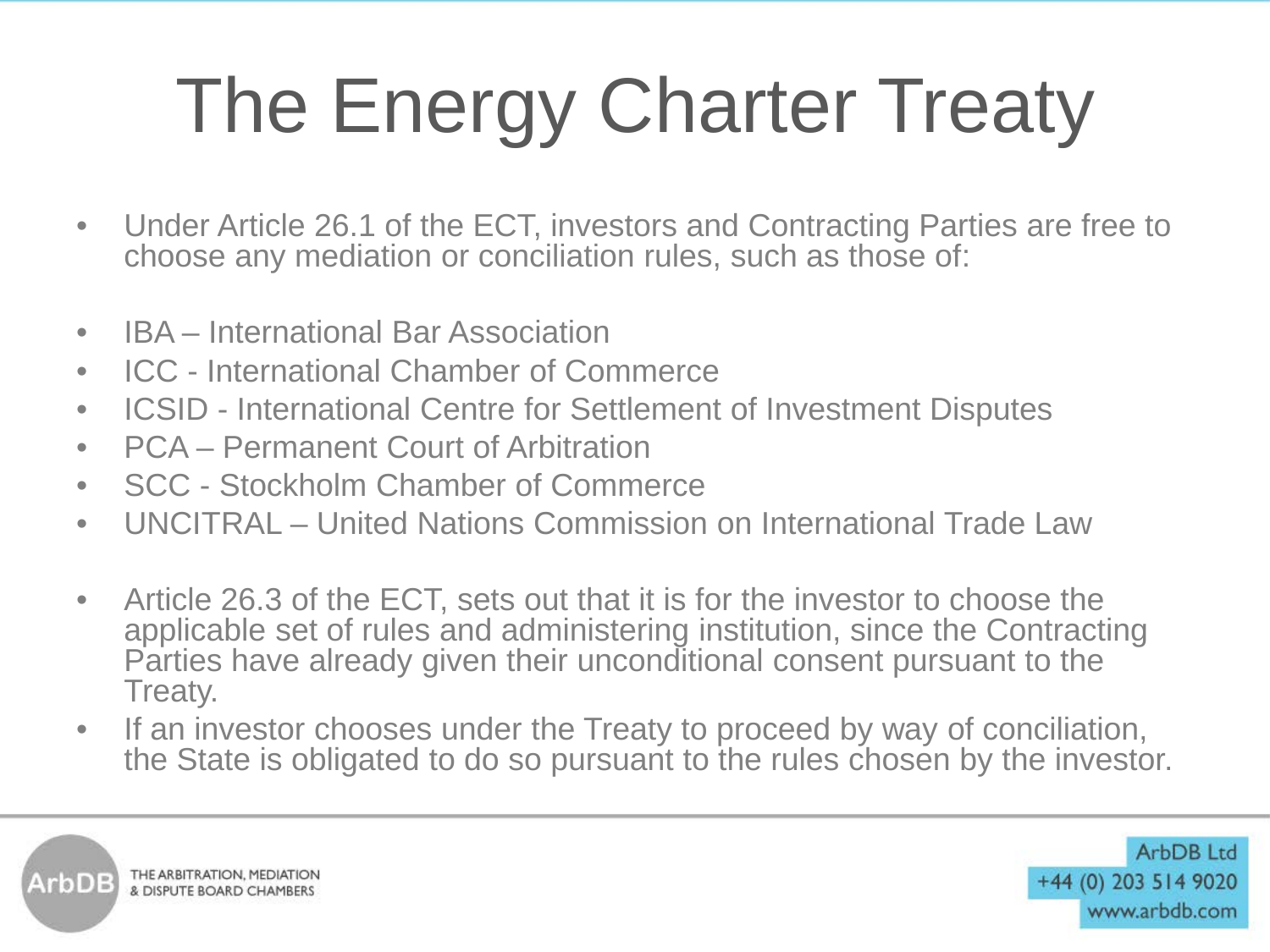## Mediation Guidelines

- At present, investment treaty regimes lack an infrastructure for the incorporation of mediation in investor-state disputes.
- The ECT Secretariat has launched an effort together with assistance from the International Mediation Institution (IMI), CEDR and the Treaty's supporting Institutions, including the SCC ICSID, PCA, and ICC, to introduce mediation quidelines to fill this procedural void.
- The current project on which the Energy Charter Secretariat has embarked relates to the formulation of Mediation Guidelines to mesh with the existing conciliation provision of the Treaty.
- The Guidelines may serve as a template for other investment treaties and international institutions.

THE ARBITRATION, MEDIATION & DISPUTE BOARD CHAMBER!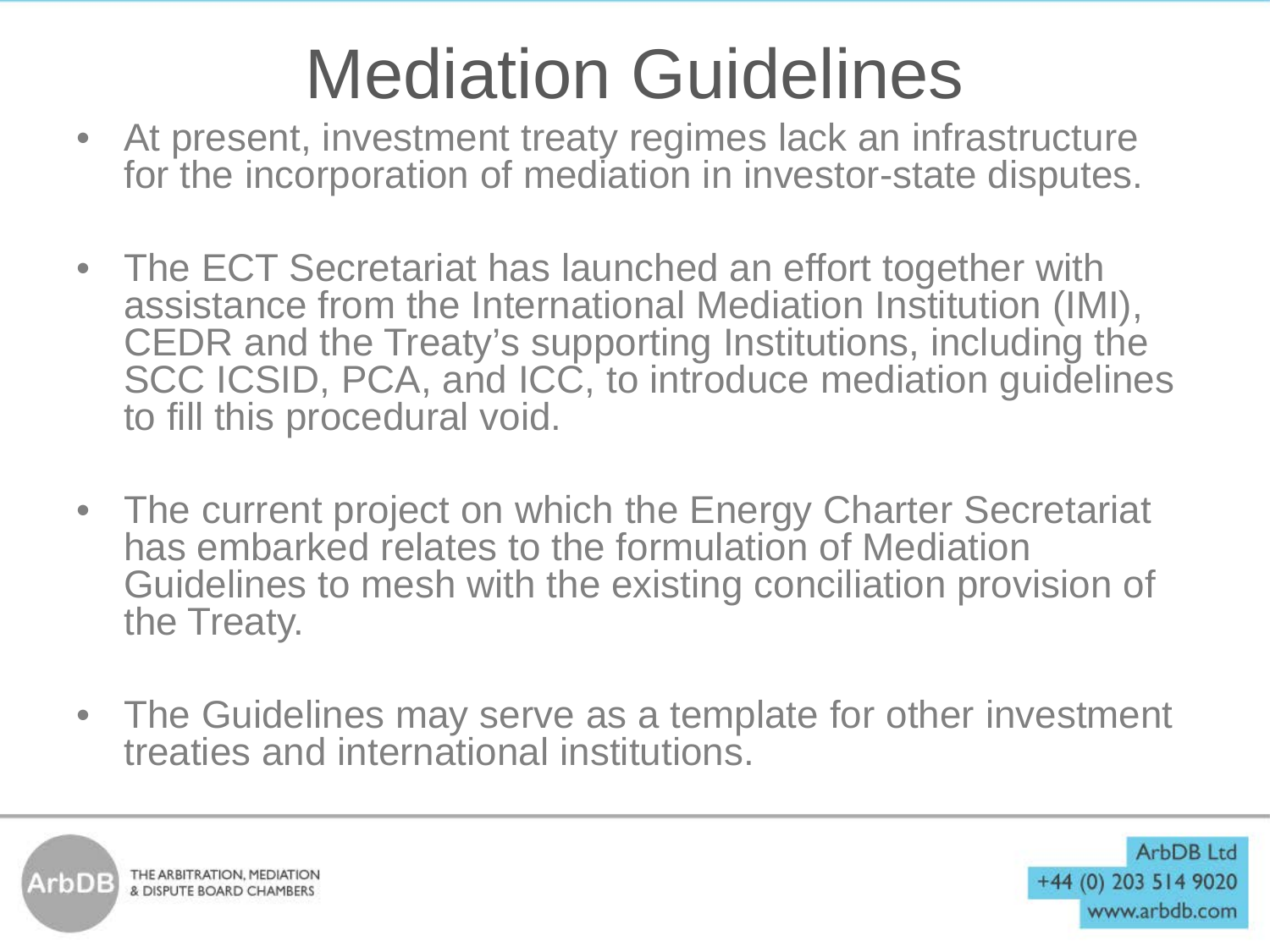#### Guideline Content

The Guidelines are meant to:

(a) provide a procedural framework under which the process of mediation is explained;

(b) set out the steps by which mediation can be utilised in practical terms in the Investor/State context should an investor opt for conciliation under the Treaty;

(c) attempt to address some of the issues identified as obstacles to Investor/State mediation;

> (d) Sets out the role of the participating institutions under the Treaty and potential use of their mediation rules and appointment authority.

THE ARBITRATION, MEDIATION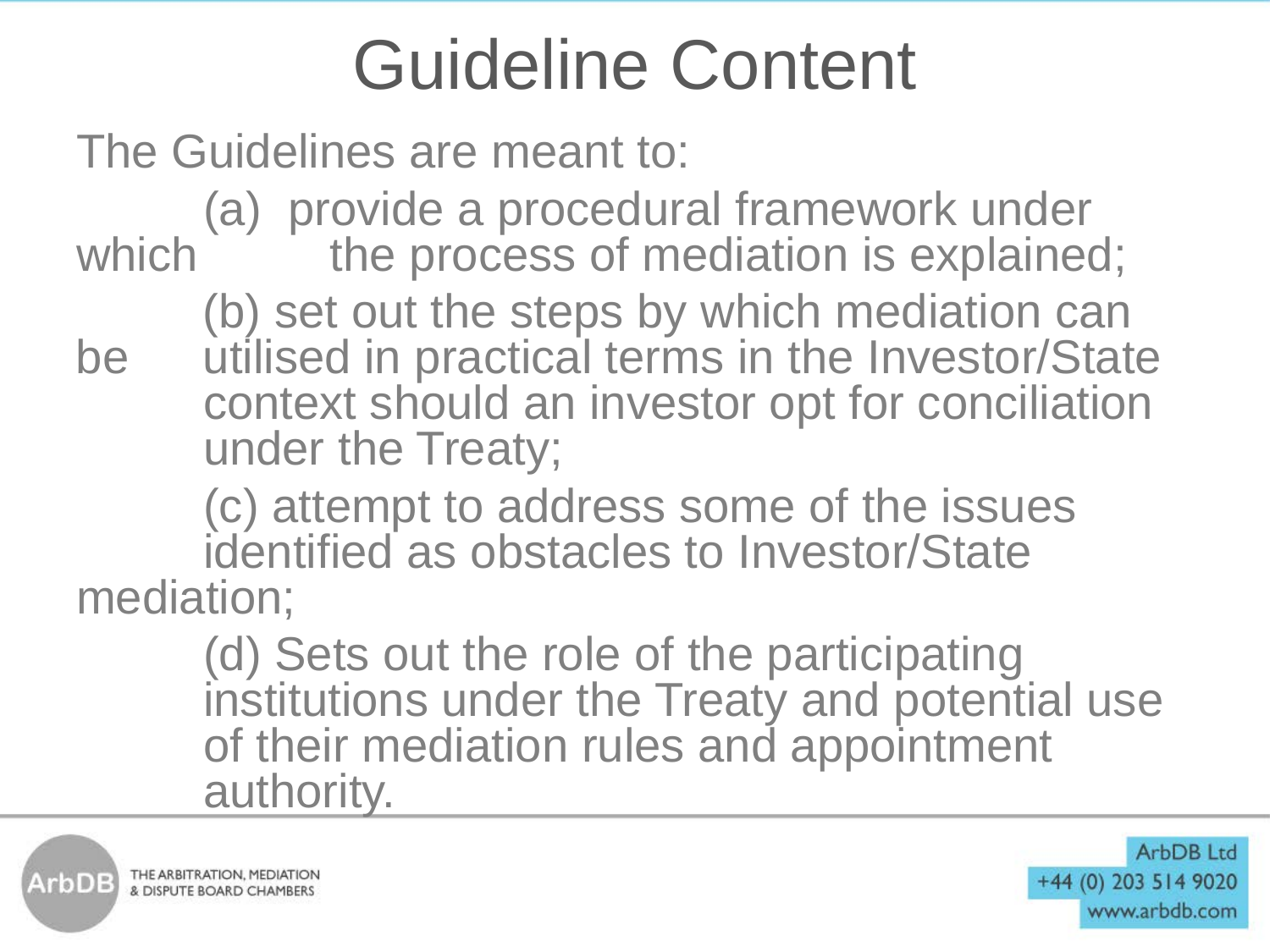## Impetus Behind the Guidelines

- The Guidelines are an initiative formulated by the Secretariat at the behest of member States.
- It is the member States themselves that have seen mediation as being a beneficial step in dispute resolution under the Treaty.
- The States have asked the Secretariat to find an effective way to incorporate mediation into the Treaty process and that is what the Guidelines have been written to achieve.

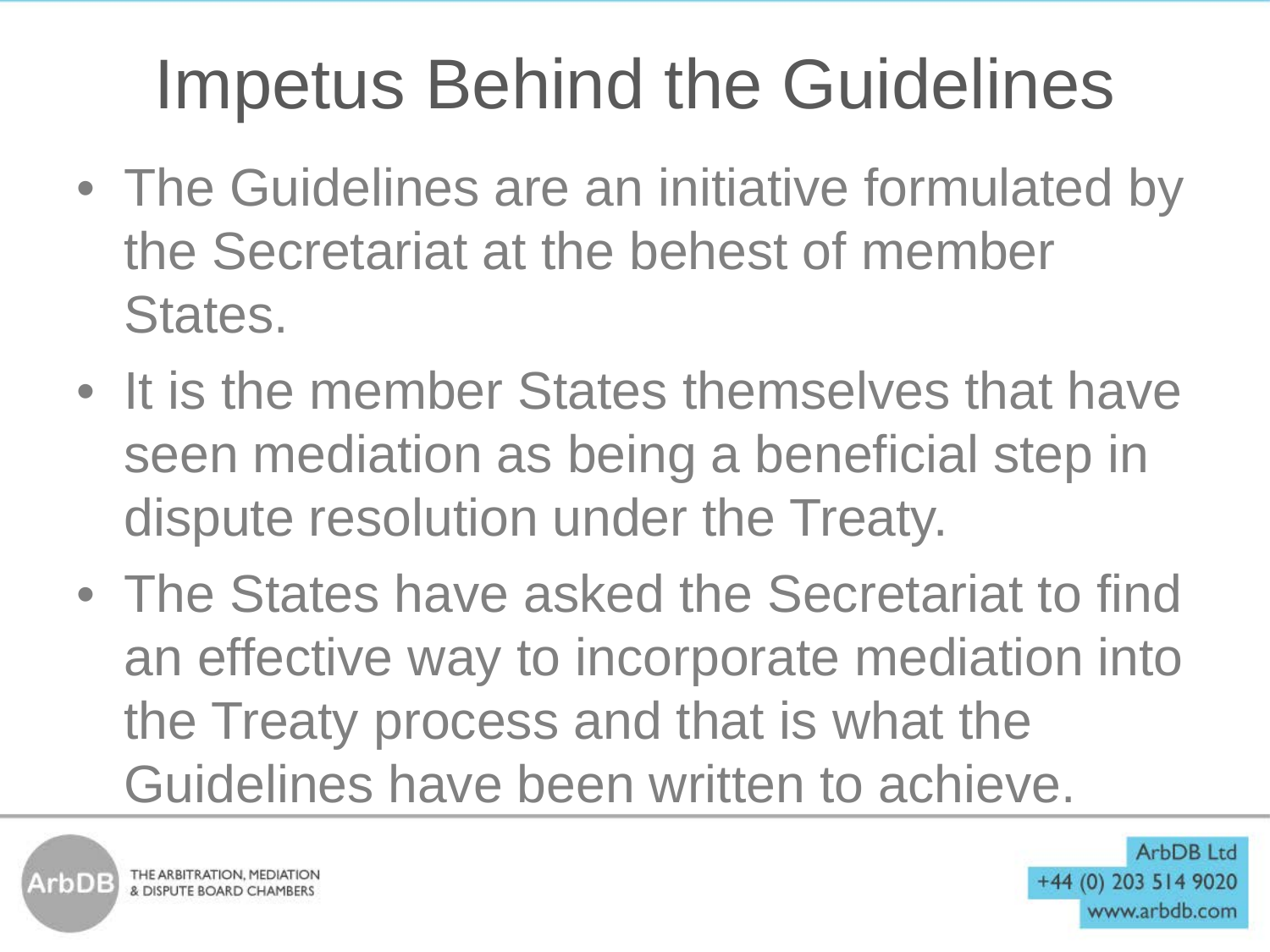## Next Steps

- The Guidelines themselves will be augmented with mediation training for State officials and institutional administrators.
- They will also be promoted broadly within the Secretariat and its organs, ensuring that all Treaty members are aware of the potential benefit mediation brings to resolving disputes with investors.
- The Secretariat itself will provide advisory services related to mediation, but actual administration will be left to the parties and the participating institutions;
- States will be encouraged to implement internal processes supporting mediation and ensuring that public officials are both empowered to mediate settlements and protected from retaliation in regards to such settlements.
- The mediation Guidelines will also be more broadly discussed and promoted to Law Firms and Users, so that investors also see the benefit of using mediation when disputes arise falling under the Treaty.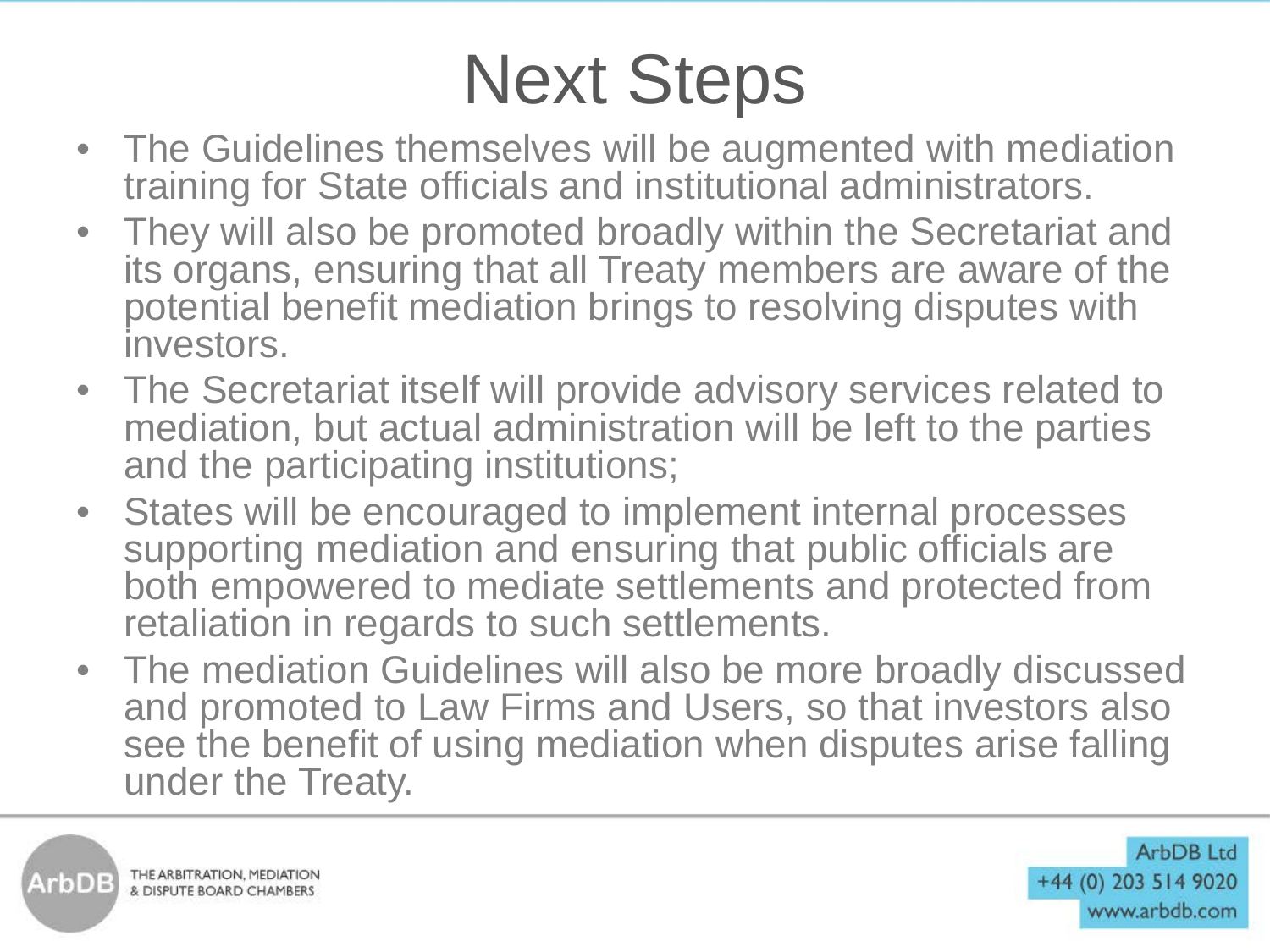#### Role of States and Institutions

- States have an important role to play in this, encouraging the use of mediation, as the UK Government has done, and to ensure that they put in place the internal mechanisms to permit State officials to negotiate effectively leading to binding settlements.
- Institutions also have a role to play, in particular ensuring that panels of appropriately-trained and acceptable mediators are available for these disputes.
- IMI (International Mediation Institute) is currently working on standards for Investor/State mediators. Once these are published in 2016, there will exist a standard which training organisations can use in their training programmes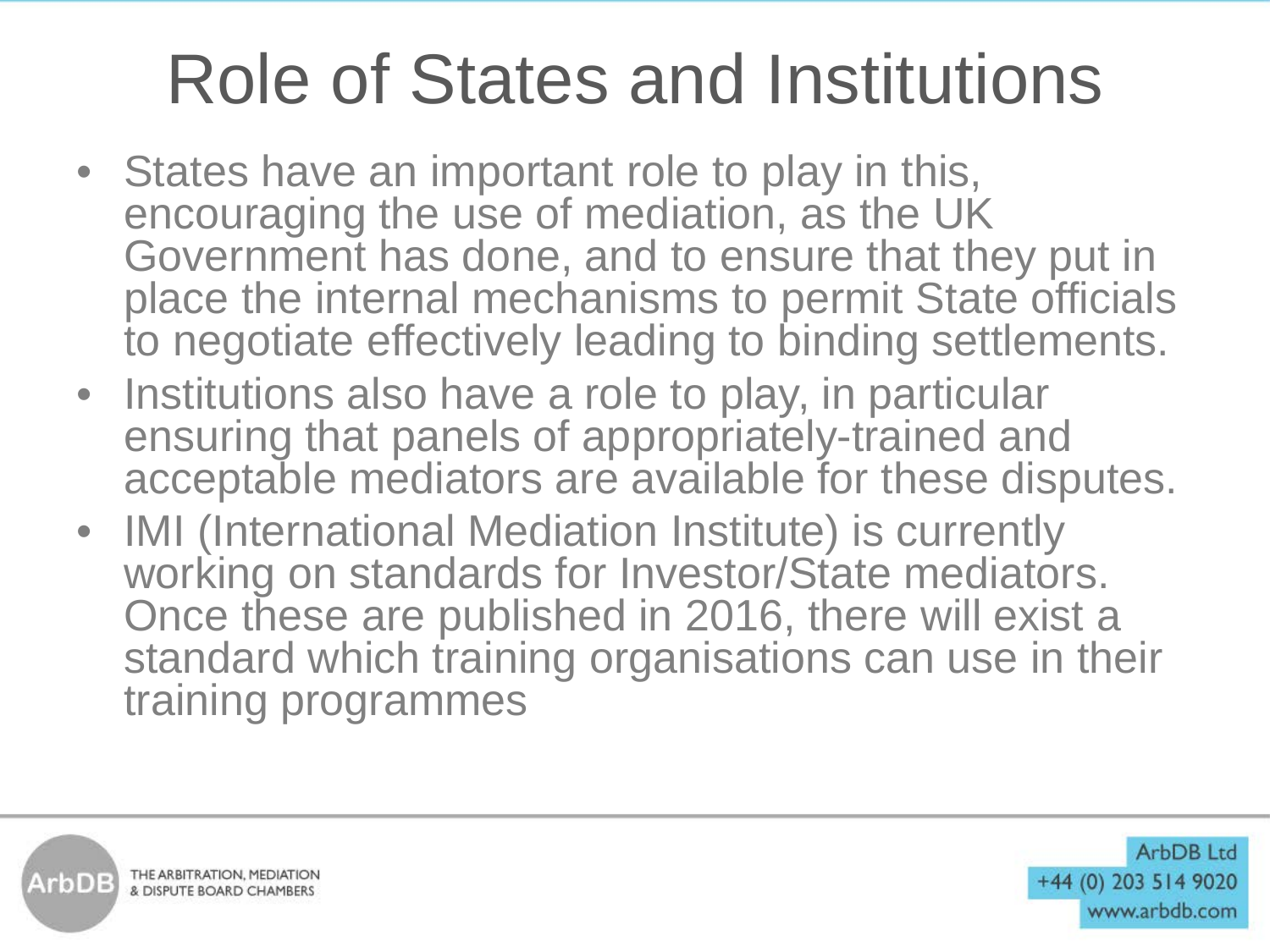#### Obstacles to Mediating Investor State **Disputes**

- There are many reasons cited why mediation will not work in Investor/State disputes:
- States are subject to procedural and political constraints that private individuals do not face*.*
- Developing States, in particular, often operate through large bureaucracies, where accountability and transparency may be lacking.
- State officials are reluctant to agree to settlements because they can later be open to criticism and even prosecution.
- The motivation for States to make decisions is also often related to public policy and political considerations and pressures, not only commercial concerns.
- This often leads to differing objectives for the State and the investor.
- By the time disputes reach arbitration under BIT's, negotiation has already run its course and the relationship is so tarnished that mediation is useless in saving that relationship.

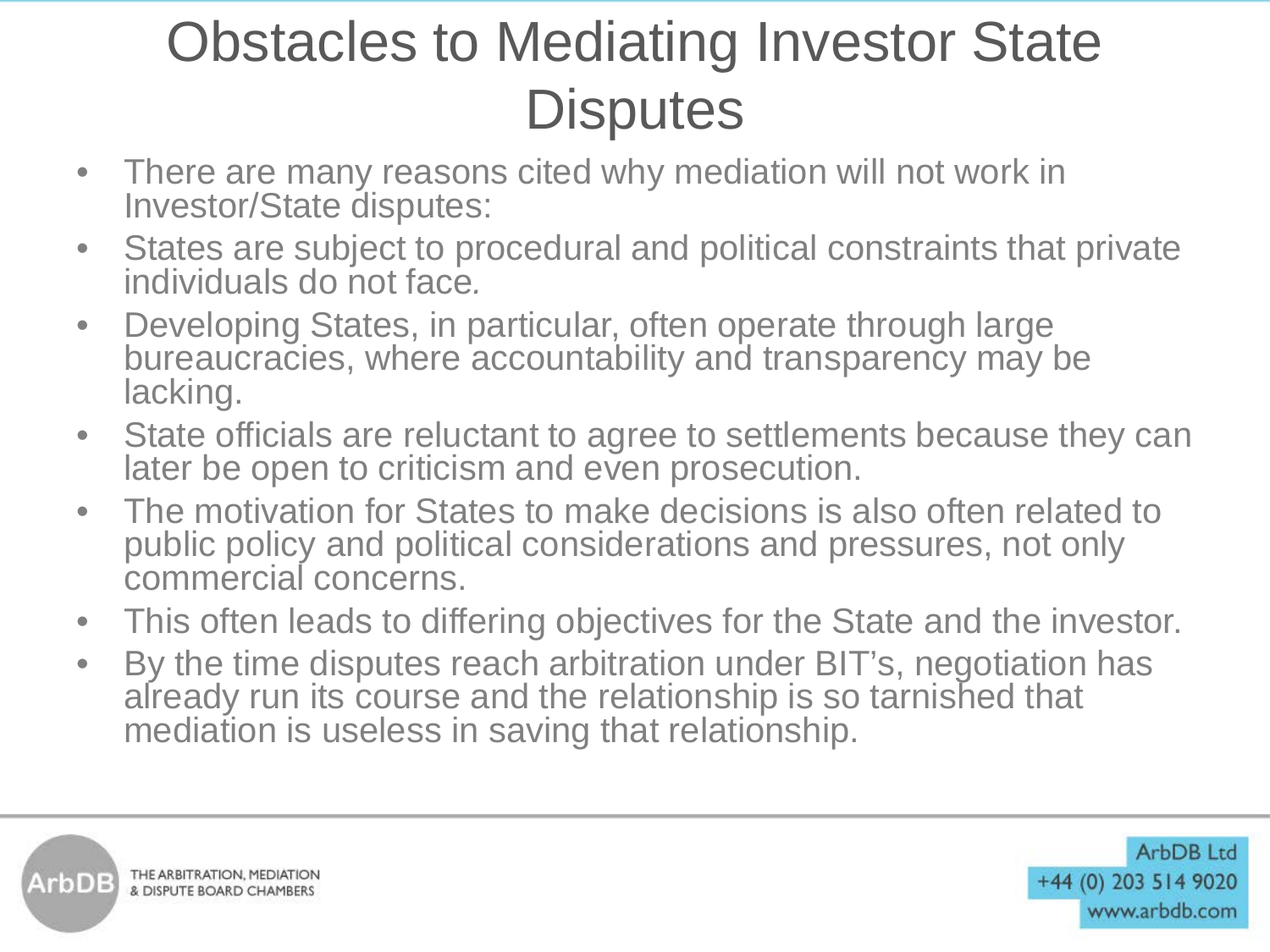#### Arguments against these Objections

- These arguments do not take into account the fact that many States have incorporated mediation procedures in their own domestic dispute resolution practises.
- The British Government, for example, has a stated policy to attempt mediation in all disputes with its disputants.
- Mediation is an interest-based facilitated process, as opposed to party lead negotiation, which is a rights-based process. Simply because negotiation between parties fails, does not imply that mediation facilitated through a trained neutral exploring options with all potential interested parties present, will not lead to settlement.
- Mediation, when employed much earlier in the dispute cycle has a chance of preserving relationships, permitting investments to continue, perhaps in a more acceptable and altered form.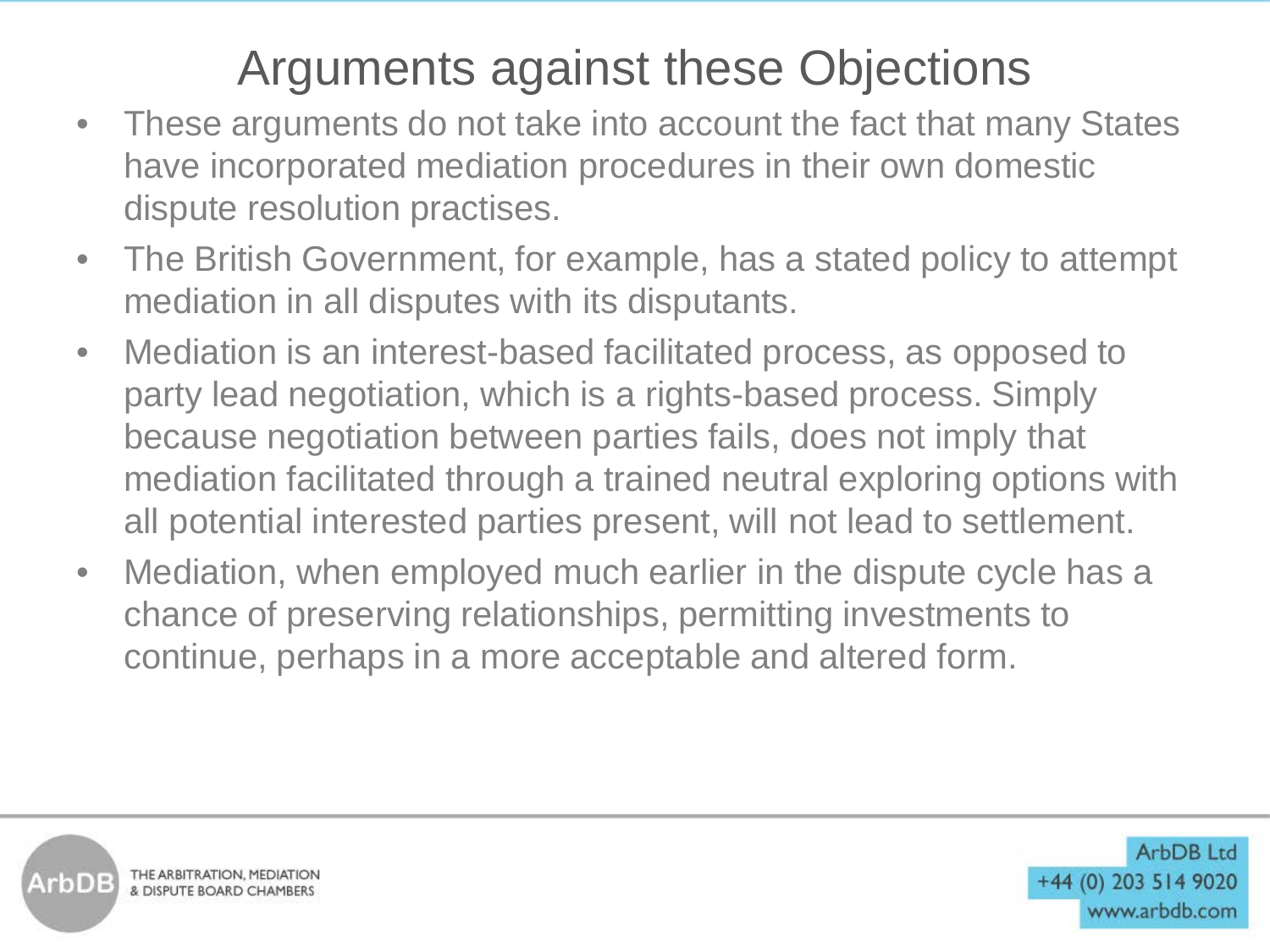Requirements<br>Mediation can be utilised to help in settling Investor/State disputes by paying attention to:

- 1. additional skill sets for the mediator training;
- 2. include other key stakeholders in the mediation proces
- 3. require that the appropriately authorised State official is at the mediation;
- 4. ensure that local law permits the public administration to mediate and protects public officials when they reach settlement;
- 5. ensure that settlements with States have a readily available enforcement mechanism;
- 6. more transparency than normal commercial mediations will be required given the public policy concerns at stake;
- 7. the mediation settlement will have to be formally ratified by the Government to ensure protection of the State official negotiating it.



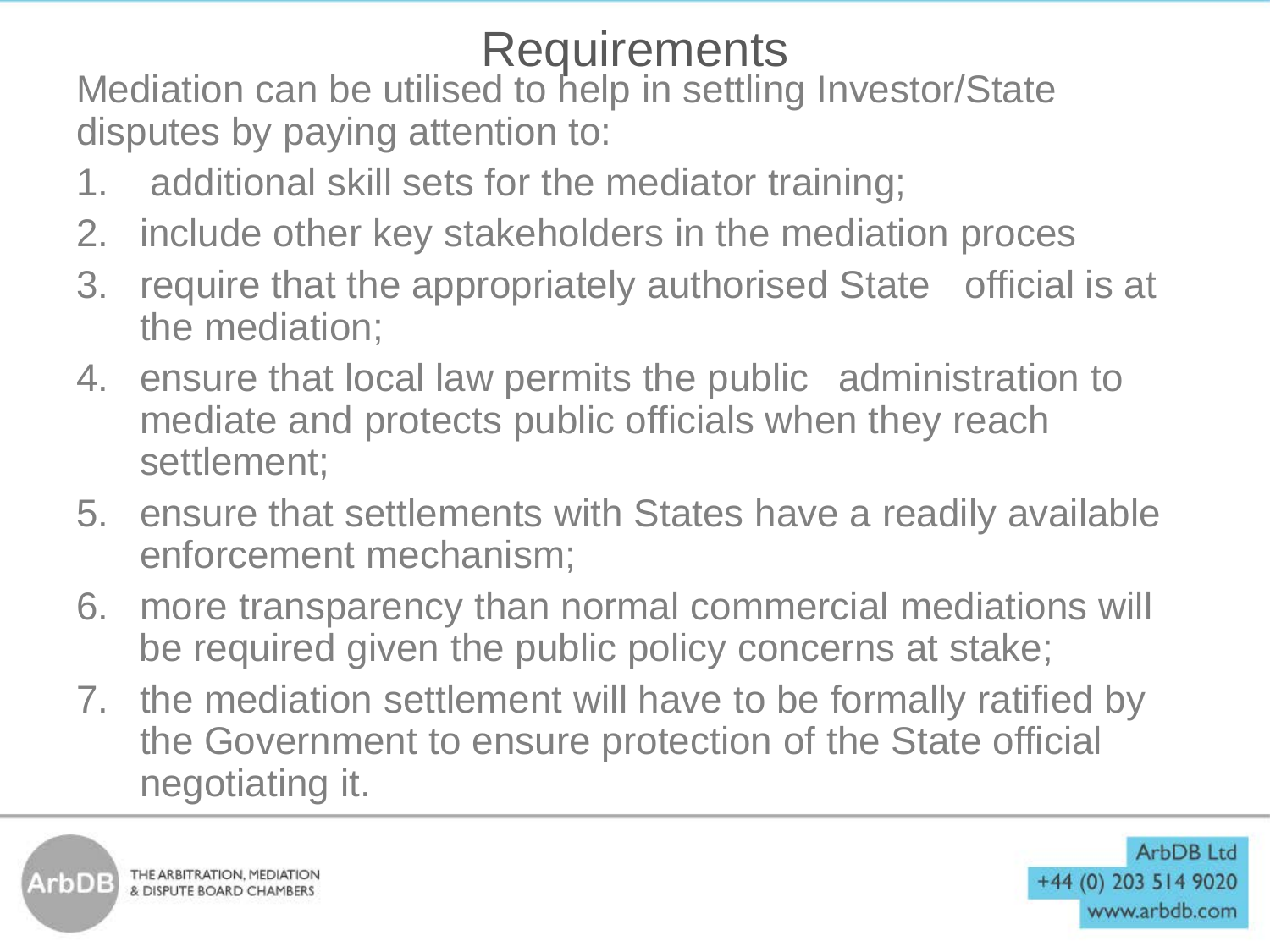#### The Future

- This is still an on-going project and no doubt additional issues and solutions to them will be formulated before it is completed, but the effort in itself is encouraging.
- The next step may well be to move forward into the area of dispute avoidance and this may be achieved by building in a mediator as in project life mediation or the use of dispute boards.
- There are possibilities in the future for an Energy Charter Ombudsman and an administrative role for the Energy Charter Secretariat disseminating information about the mediation process and involved in the selection of mediators.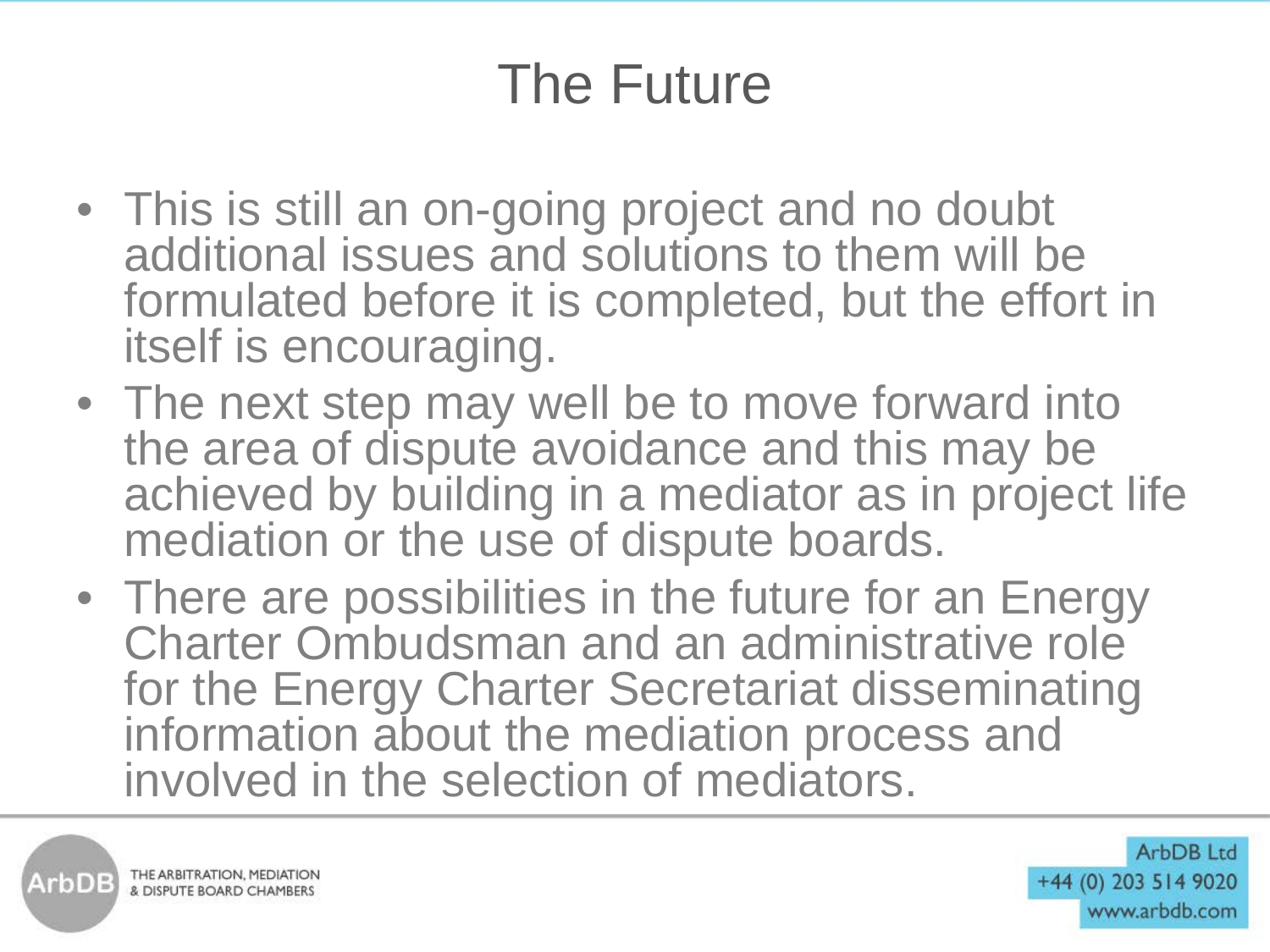- Wolf von Kumberg
- Member ArbDB Chambers
- +44 78760 27093
- [Wolf.vonkumberg@arbdb.com](mailto:Wolf.vonkumberg@arbdb.com)
- www.arbdb.com





Fellow

**CIArb**